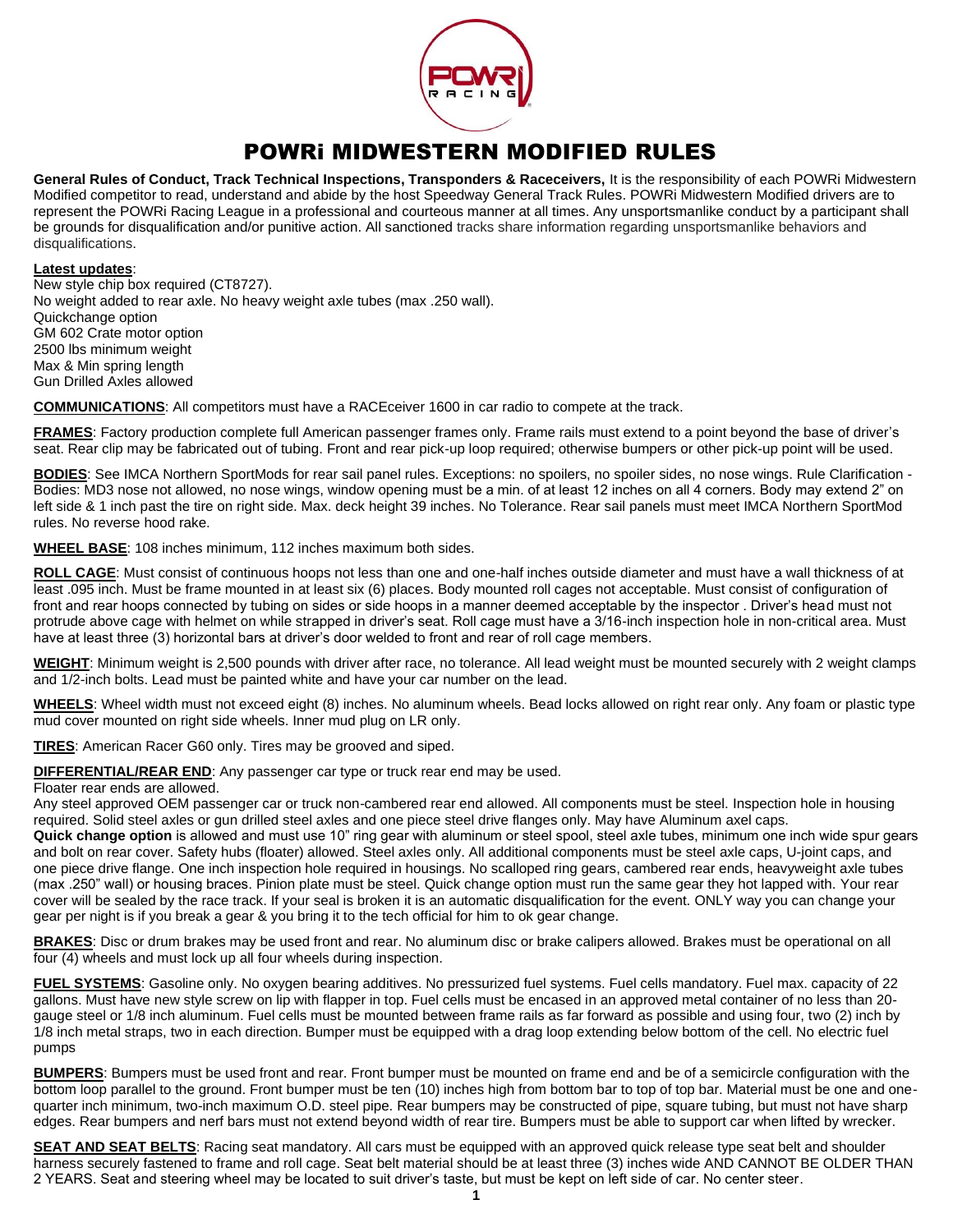## **ENGINE**:

Location: Rear of engine (bellhousing flange) must be at least 72 inches forward from the centerline of the rear axle. The center of the crankshaft must be within two and one-half (2 1/2) inches of centerline of the ball joints.

**Engine Option A**: Maximum size of engine block: 350 gm .060 max. 351 Windsor Ford .060 max. 360 Chrysler .060 max harmonic balancer on GM min. 8 in. Smaller engine allowed no stroker engines allowed! OEM firing orders cannot be changed. No beehive or high performance valve springs allowed. 9 to 1 compression max.

Heads: 76 cc min., stock, no performance heads (no double humps, no 292,041 castings, no lt1., no bowtie, no center bolt valve cover or aftermarket allowed). No porting or polishing, no screw in studs with shoulder, no guide plates, 194/160 valves max. no 202/160 allowed. 305 heads on 305 only!

Camshaft: Hydraulic camshafts only &must pull at least 15 inches of vacuum at 1000 RPM. no tolerance. Hydraulic cam 430 maximum lift at valve, stock 1.5 ratio rockers only, no tolerance. Poly Locks permitted. No roller cams. No roller tip or roller rockers allowed. Lifters stock type, no Rhoades, anti-pump up, high revolution, etc . Stock type wire clip.

Crankshaft and Rods: Stock appearing, no light weight, no H-beam rods. Press fit rods only. No floating rods, 5.7 rod on GM max. Aftermarket Eagle, Scat, etc. stock type ok. No lightening of any kind to crankshaft, 3.48 stroke max.

Pistons: Flat top 4-valve relief only. Hypereutectic 4-valve relief pistons ok. No JE, Ross, etc. No high performance parts allowed. Balancer: No modifying of harmonic balancer, 8.9 lbs. min.

Intake manifold: Only intakes allowed are GM 2101, ford 2121 or 2181, Chrysler 2176 or 3776. Intake must be unaltered (part #2701).

**Engine Option B**: CRATE ENGINE: Must use unaltered sealed GM 602 crate engine with additional IMCA Cable-Lok system or USRA seals NO EXCEPTIONS. Upon inspection, any different, altered or missing GM seal bolts or IMCA Cable-Loks, USRA seals will result in a penalty of 1 week suspension and a \$500 fine. Legal aftermarket oil pans ...Champ pan #CP100LTRB and Champ pick-up #100SB, or with Kevko pan IMCA92 and Kevko pick-up #1005-3/4.

-602 GM crate engine MUST run a 6,000 rpm chip.

-Carburetor rule will be the same as motor option A.

-Engine must pull a minimum of 15" of vacuum at 1000 rpm.

TRACK HAS OPTION TO ENFORCE THESE RESTRICTIONS WITH A CUBIC INCH PUMP GAUGE OR BY VISIBLY CHECKING PARTS AND PART NUMBERS. DISQUALIFICATION AND LOSS OF POINTS IF FOUND ILLEGAL.

**SHOCKS**: One steel, nonadjustable, unaltered shock per wheel only. No take apart shocks. No external gas ports of any kind. No screws. No Schrader valves. No ports, none. All shock mounts, including screw jack type, must be welded. Must have 1" minimum of shock travel up & down at ride height with driver in car .No external or internal bumpers or stops. No coil over, air or remote reservoir shocks. No Schrader valves or bladder type valve allowed. Front half of any shock may be shielded. One or all shocks may be claimed per event for \$75 each.

**FRONT SUSPENSION**: FRONT SUSPENSION MUST MATCH FRAME AND BE IN STOCK LOCATION. PARTS MUST BE REPLACEABLE FROM STOCK OEM TYPE PARTS FROM SAME TYPE SUSPENSION EXCEPT UPPER A-FRAME AND A-FRAME MOUNT. TUBE TYPE UPPER A-FRAME MAY BE USED. FABRICATED A-FRAME MOUNT MAY BE USED BUT MUST BE IN STOCK LOCATION. LOWER AFTERMARKET A-FRAME CAN BE USED BUT MUST BE IN STOCK LOCATION. NO FABRICATED SPINDLES. ADJUSTABLE STRUT BARS CAN BE USED ON FRONT END ONLY. NO COIL OVER SHOCKS ALLOWED EITHER FRONT OR REAR. ONE SHOCK PER WHEEL.YOU MAY NOT RUN A DAMPENING SHOCK ABOVE THE REAREND. STEERING BOX MUST BE STOCK OEM TYPE AND BE IN STOCK LOCATION. NO RACK AND PINION STEERING. NO CENTER STEERING. ADJUSTABLE SWAY BARS ALLOWED.FRONT SPRINGS MUST BE STOCK METRIC DIMENSIONS & CHEVELLE MUST BE STOCK DIMENSIONS.

**REAR SUSPENSION**: TWO OPTIONS: AFTERMARKET THREE LINK DESIGN OR MULTI-LEAF SPRING DESIGN. ALL COMPONENTS MUST BE STEEL. ALL MOUNTS AND BRACKETS MUST BE WELDED OR BOLTED SOLID. YOU MAY NOT RUN A DAMPENING SHOCK ABOVE THE REAREND.

THREE LINK DESIGN REQUIREMENTS - MUST USE MINIMUM 16 INCH CENTER TO CENTER OF HEIMS LOWER TRAILING ARMS BOTH SIDES NEEDS TO BE THE SAME, (1/2 INCH TOLERANCE), NO SWING ARMS. SOLID PULLBARS ARE REQUIRED, NO SPRING BARS, RUBBER BUSHINGS OR ANY TYPE OF TORQUE DEVICE. PULLBAR MUST BE MOUNTED SOLID (NO RUBBER OR ANY TYPE OF CUSHION IN THE MOUNTING BRACKET). MUST BE LOCATED AT TOP CENTER OF REAR END HOUSING AND REMAIN CENTERED ON HOUSING OVER DRIVE SHAFT (1 INCH TOLERENCE LEFT TO RIGHT). MAY USE MINIMUM 23 INCH LONG PANHARD BAR LOCATED BEHIND REAR END HOUSING OR MINIMUM 19 INCH LONG J-BAR MOUNTED TO A STEEL PINION BRACKET. MEASUREMENTS ARE FROM CENTER OF HEIM JOINT TO CENTER OF HEIM JOINT. MAY MOUNT REAR SPRING OVER AXLE HOUSING OR USE COIL COVER ELIMINATORS (SLIDERS). LOWER SPRING PERCH OR COIL COVER MOUNT MUST BE WELDED TO REAR END HOUSING. NO BIRDCAGES OR FLOATING MOUNTS ALLOWED. MUST USE STEEL UPPER WEIGHT JACK IF SPRINGS ARE MOUNTED OVER AXLE HOUSING. NO SHOCK TYPE ELIMINATORS. MAXIMUM LENGTH REAR SPRING 16". MINIMUM LENGTH REAR SPRING 11".

**CARBURETOR**: 4412 Holley, no modifications except jets and choke removed (not choke tower). Carburetor is subject to claim by any driver in a feature in lead lap. Claim is \$250 outright or \$175 with exchange. Failure to sell, forfeits points and finish for the night plus 2 weeks suspension and \$50 fine. No electric fuel pumps, manual only. Spacer plate for carburetor from intake to carburetor only, claim \$25 outright or \$15 with exchange. Carburetor must have vacuum ports for testing vacuum. Carburetor spacers must be1 inch max. No tapered spacers.

**OIL PANS**: Extra capacity oil pans are permitted. No dry sumps allowed. Oil pump must mount in stock position. Must have 1 inch inspection hole above oil level for inspection. Inspection hole needs to be installed in a manner so that official can see crankshaft and rods for proper inspection otherwise pan will be removed for inspection.

**STARTER**: Engine must have working starter and must be capable of starting car on demand.